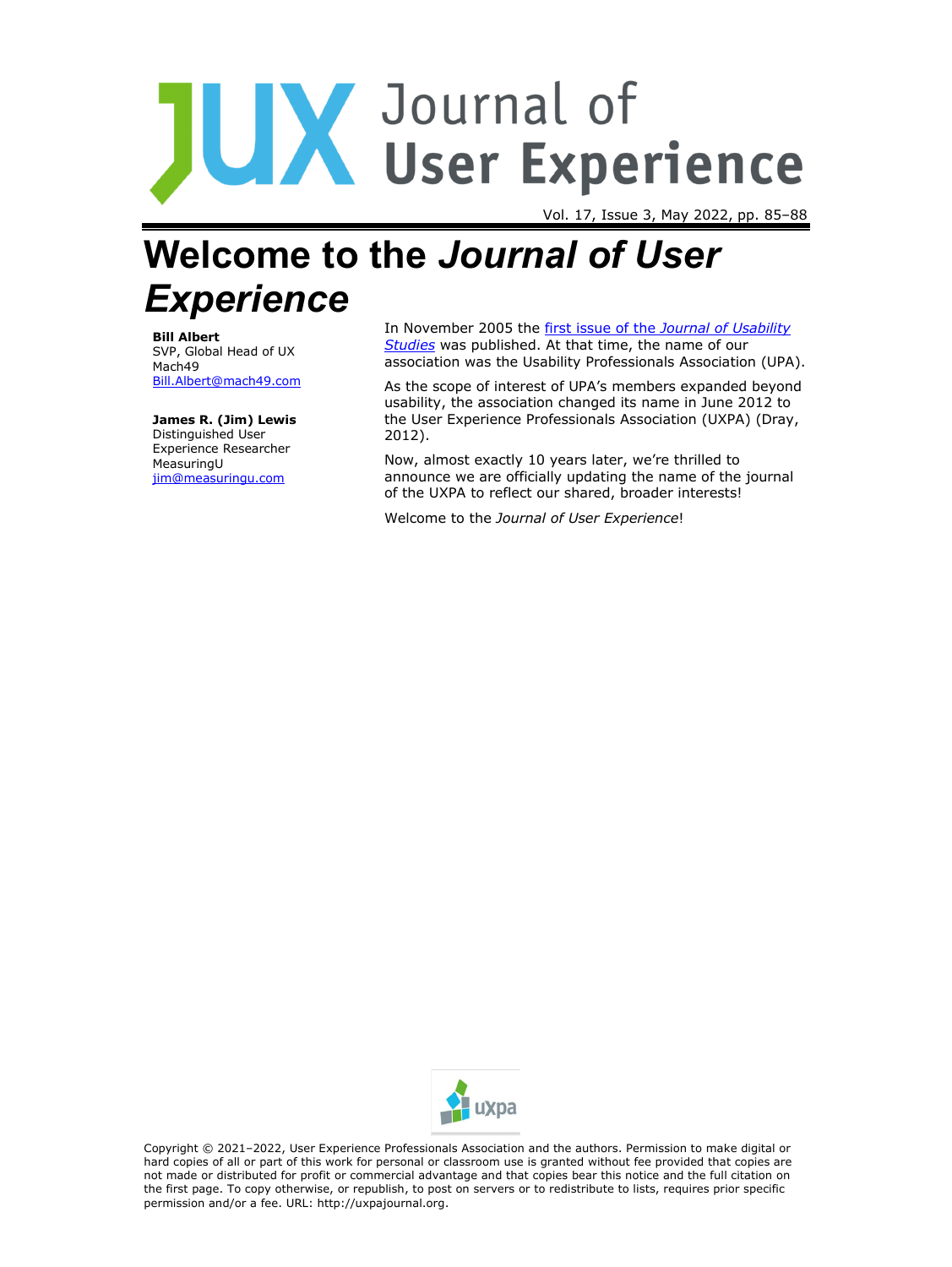## **Why Change the Journal Name Now?**

A better question might be why hadn't we already changed it?

In an analysis of the first seven years of the *Journal of Usability Studies* (*JUS*), Dumas and Saparova (2012) reported that usability testing was overwhelmingly the most frequently studied method for the papers published in the journal. If you look at the titles of the papers appearing in *JUS* in 2012 and a bit after, the vast majority included "usability" in the title.

At the time the association changed its name, the content we were receiving and publishing continued to be heavily oriented toward usability. But since 2013, the content has shifted toward the broader topic of user experience (UX).

Over the past two years, the percentage of papers we've published on the topic of usability studies has declined while papers more generally about UX have increased. As we approach the 10<sup>th</sup> anniversary of our change from UPA to UXPA, it seems like an appropriate time for the journal to catch up with its parent association.

Changing the name of a journal is not a trivial matter. When the Human Factors Society changed its name to the Human Factors and Ergonomics Society, they retained the name of their flagship journal, *Human Factors*.

As we complete this transition, we can anticipate that there will be some bumps in the road, but we will strive to minimize their effect on our authors and readers.

#### **What Will Stay the Same?**

We will continue to support fee-free publication of papers by academic, industrial, and government researchers on topics that are of interest to the general readership of the journal, for example:

- Comparative studies of UX methods
- Psychometric evaluation of UX metrics
- Approaches to analyzing UX data
- Critical thought and discussion papers
- Design and implementation of teaching and training approaches
- Empirical development and implementation of UX standards and guidelines

We will continue to have a quantitative bias but will also continue to be open to publication of compelling qualitative research. We will continue to publish studies using methods like these:

- **Experiments**
- Laboratory studies
- Field studies
- Case studies
- Contextual inquiries
- Ethnographic studies
- Model-based evaluations

We will continue using our current submission quidelines, review process, and review criteria.

#### **What Will Change?**

By the time you read this, we will have (hopefully) changed our publication and web templates to replace the old name and logo with the new. We will have changed our web content to reflect an increased emphasis on UX-related research and practice, and we will still provide a publication venue for papers focused on usability.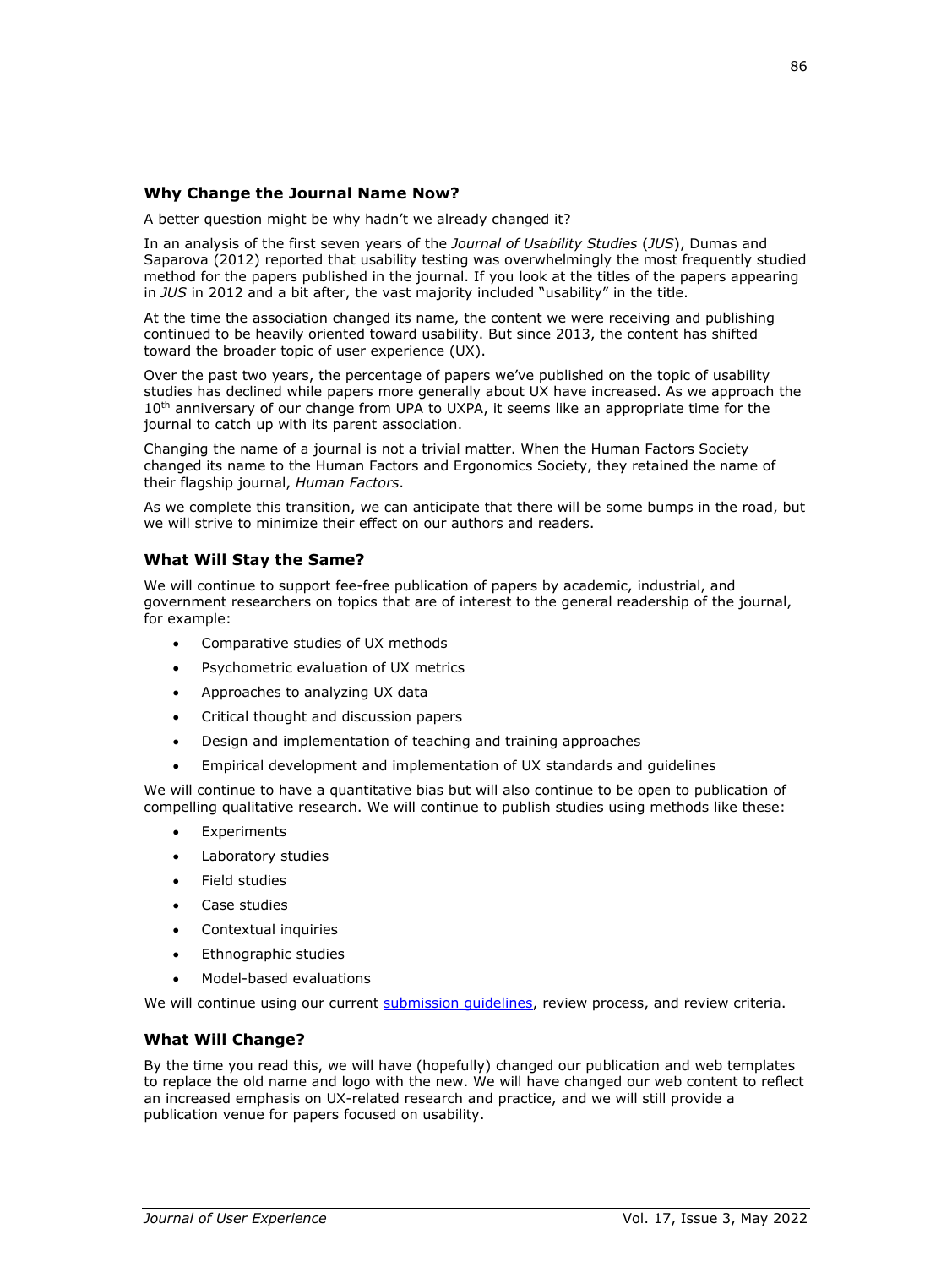One thing we hope the name change will affect is the implication that the purpose of the journal is only to publish standard usability studies. Especially in recent years, we've rarely published the results of standard usability studies because those results are rarely generalizable or of interest beyond a very narrow readership (e.g., the stakeholders responsible for the tested product or service).

# **Closing Thoughts**

Perhaps most importantly, we feel that the *Journal of User Experience* is a more accurate reflection of the diversity, breadth, and intention of the journal. In some ways this change is bittersweet. *JUS* has been a part of our lives even before we became the Co-Editors in Chief. The pronunciation of *JUS* (whether you say /jus/ or /juice/) rolls off the tongue in a way that *JUX* does not.

That said, it's past time for the change.

As Percy Shelley (1816) wrote:

*It is the same! For, be it joy or sorrow, The path of its departure still is free: Man's yesterday may ne'er be like his morrow;*

 *Nought may endure but Mutability.*